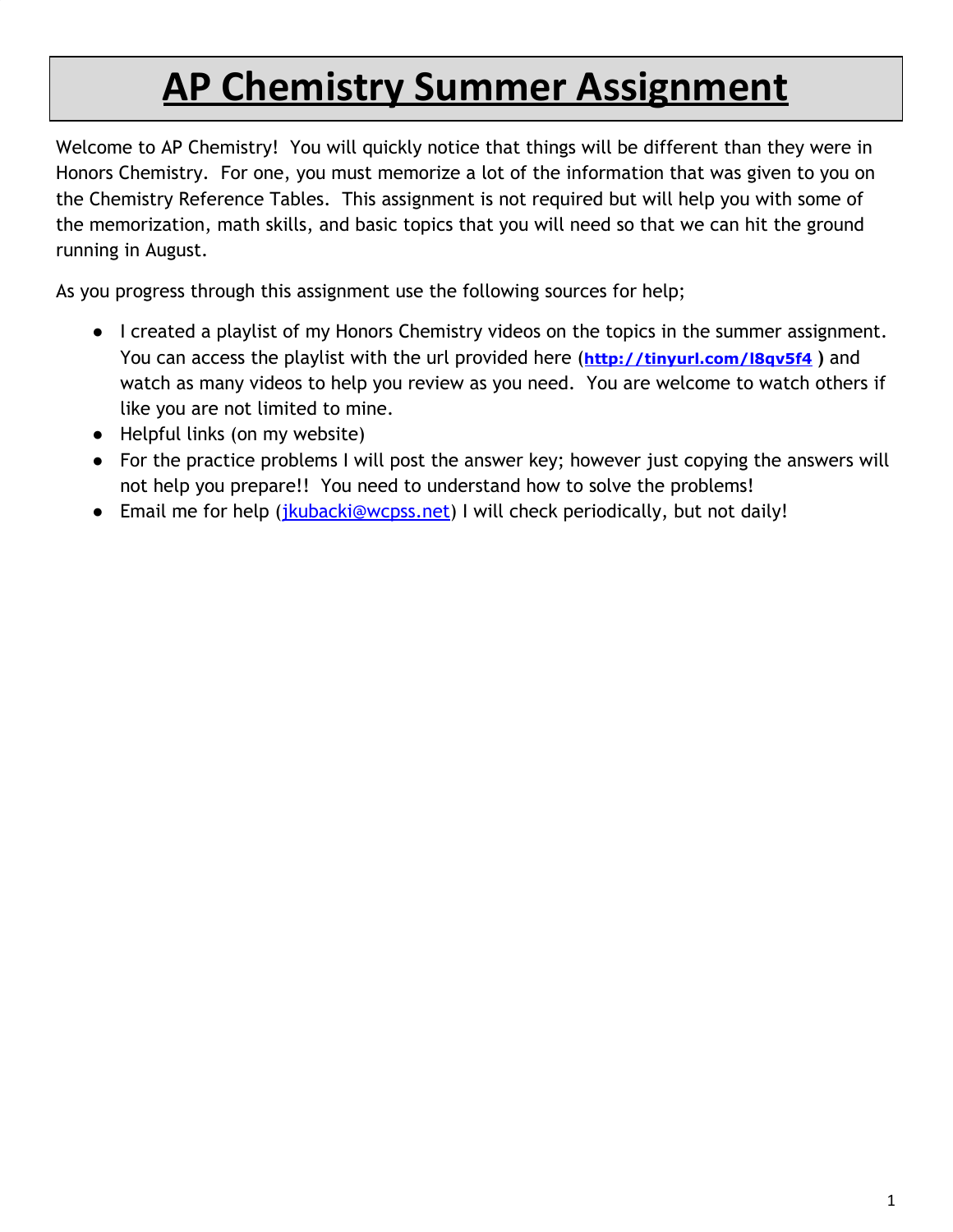# **Task 1: Complete Worksheets 1 & 2 (attached)**

# **Task 2: Memorize the names of the elements and their corresponding symbols**

- You need to know elements 1-56, plus Pt, Au, Hg, Pb, Rn, Fr, Ra, U, Pu
- Many of these elements you will already know
- Making flashcards is helpful!
- It's important to know these elements because the periodic table you are provided has only the symbols and not the names of the elements.

# **Task 3: Memorize the ionic charges of the basic ions**

- **Think** about the valence electrons!
- **Think** about the common elements/ions in that group
	- o Group 1 ions  $= +1$ o Group 2 ions =  $+2$ o Group 15 (5A) ions (N and P) =  $-3$ o Group 16 (6A) ions (O and S) = -2 o Group  $17 (7A)$  halogens =  $-1$ o Zn = +2 o  $Ag = +1$ o  $Cu = +1$  or  $+2$  $0 \tFe = +2 \tor +3$ o P $b = +2$  or  $+4$ o Sn = +2 or +4
- **Task 4: Memorize the names, symbols, and charges of Polyatomic ions below:**
	- Oxyanions polyatomics containing oxygen, names end in *–ate* or *–ite*
	- *-ate* is used for the most common form
	- *-ite* is used for the form with the same charge, but one less oxygen
		- o Example:
			- $NO_3$  = nitrate
			- $\bullet$  NO<sub>2</sub> = nitrite
	- Prefixes are also used
		- o *Per-* indicates one more oxygen than the *–ate* form (think "perfect = overachieving", ie = more)
		- o *Hypo-* indicates one fewer oxygen than the *–ite* form
		- o Example:
			- **CIO**<sub>4</sub> = perchlorate (b/c it has one more O than the -ate form)
			- **CIO**<sub>3</sub> = chlorate (b/c it is the most common)
			- **CIO**<sub>2</sub> = chlorite (b/c it has one less oxygen than ate form)
			- **CIO**<sub>4</sub> = hypochlorite (b/c it has one less oxygen than the -ite form)
		- o F, Cl, Br, I all behave the same
			- **Therefore, if chlorate is ClO**<sub>3</sub>, the bromate ion is...
			- **•** BrO<sub>3</sub>:!!!!
			- Simply substitute one halogen for the other
			- If you learn the chlorate series, you also automatically know the bromate, iodate, and fluorate series
	- Hydrogen can be added to -2 or -3 ions to make a "new ion" i.e.  $H_2PO_4^{-1}$  is dihydrogen phosphate (note the  $-$  charge went up 1 for each  $H<sup>+</sup>$  added)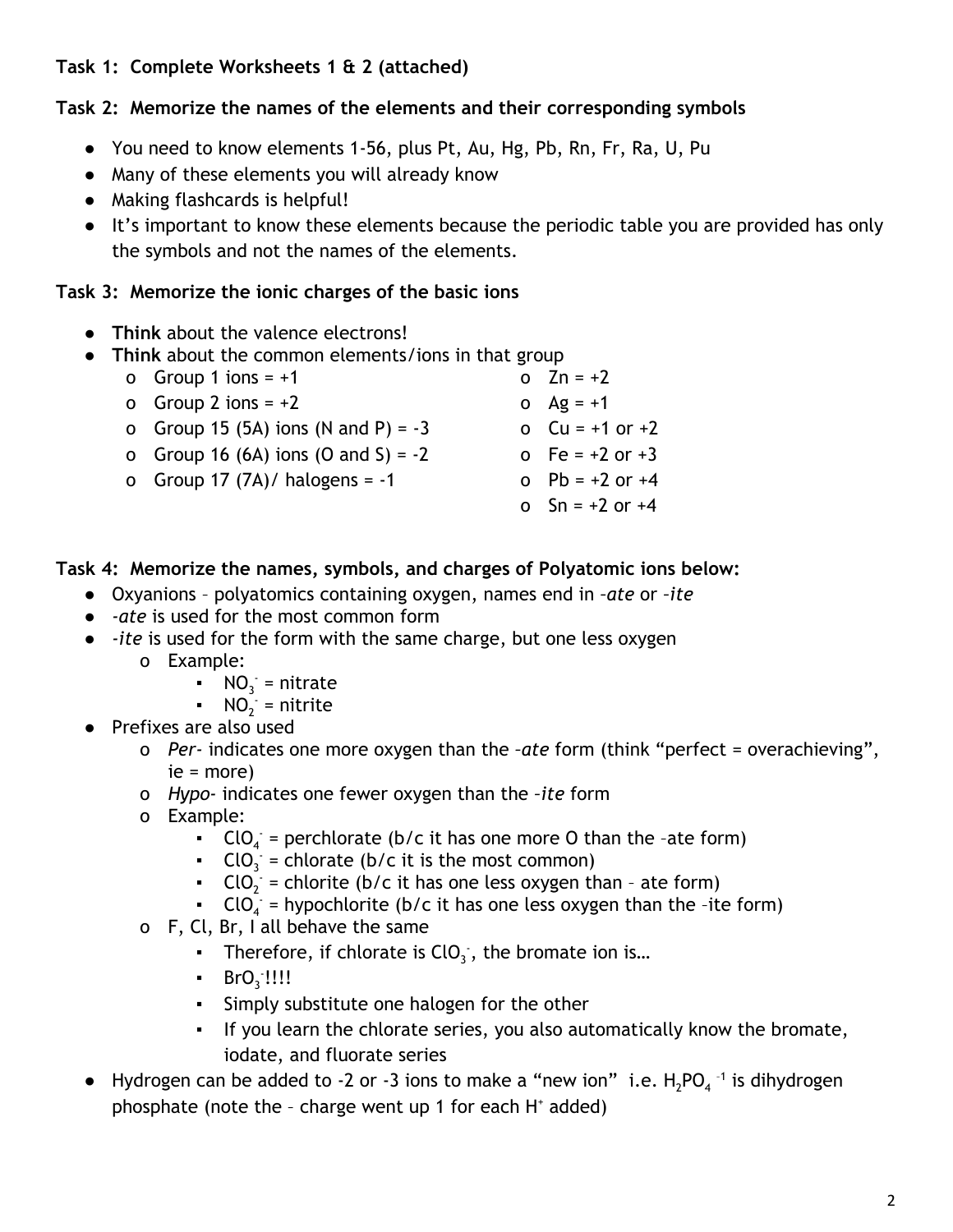| $+1$<br>ammonium, $NH4+$                                                                                                                                                                                                                                                                                                                                                                                                             |                                                                                                                                                                                                        |                                                                                                         |
|--------------------------------------------------------------------------------------------------------------------------------------------------------------------------------------------------------------------------------------------------------------------------------------------------------------------------------------------------------------------------------------------------------------------------------------|--------------------------------------------------------------------------------------------------------------------------------------------------------------------------------------------------------|---------------------------------------------------------------------------------------------------------|
| $-1$<br>acetate, $C_2H_3O_2$ , or $CH_3COO$<br>bromate, BrO <sub>3</sub><br>chlorate, $ClO_{3}^{-}$<br>chlorite, ClO <sub>2</sub><br>cyanide, CN <sup>-</sup><br>hydrogen carbonate, HCO <sub>3</sub><br>(also called bicarbonate)<br>hydroxide, OH <sup>-</sup><br>hypochlorite, ClO<br>iodate, $103$<br>nitrate, $NO_3^-$<br>nitrite, $NO2$<br>permanganate, MnO <sub>4</sub><br>perchlorate, ClO <sub>4</sub><br>thiocyanate, SCN | $-2$<br>carbonate, $CO_3^{-2}$<br>chromate, $CrO4$ <sup>-2</sup><br>dichromate, $Cr_2O_7^{-2}$<br>oxalate, $C_2O_4^{-2}$<br>peroxide, $0, \frac{1}{2}$<br>sulfate, $SO_4^{-2}$<br>sulfite, $SO_3^{-2}$ | <u>-3</u><br>phosphate, $PO4$ <sup>-3</sup><br>phosphite, $PO_3^{-3}$<br>arsenate, $AsO4$ <sup>-3</sup> |

*Be able to name polyatomic ions using the rules above such as these below:*

| $HPO4-2$ | HSO <sub>3</sub> |  |
|----------|------------------|--|
| $FO3-1$  | HCO-             |  |

*Be able to write formulas for polyatomic ions using the rules above such as these below:*

Bromite \_\_\_\_\_\_\_\_\_\_\_\_\_\_\_\_\_\_ periodate \_\_\_\_\_\_\_\_\_\_\_\_\_\_\_\_\_

| Dihydrogen phosphite |  |
|----------------------|--|
|----------------------|--|

hydrogen chromate \_\_\_\_\_\_\_\_\_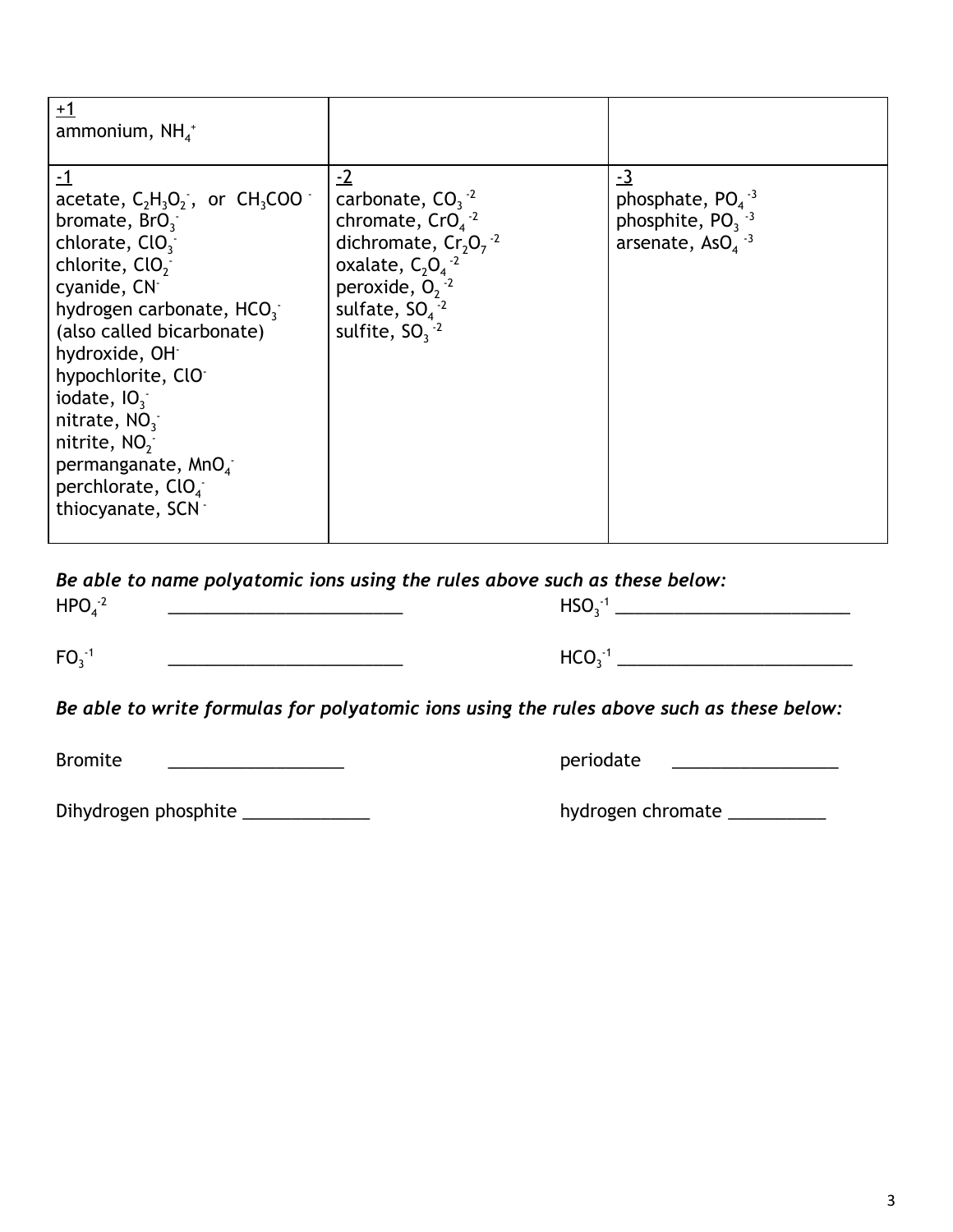Name: **Name:**  $\blacksquare$ 

AP Chemistry Summer Assignment

## **Worksheet #1 – Math Skills**

## **Significant Figures (Sig Figs)**

- 1. How many sig figs are in the following numbers?
	- a) 0.0450
	- b) 790 \_\_\_\_\_\_\_\_\_\_\_\_
	- c) 32.10 \_\_\_\_\_\_\_\_\_\_\_\_
- 2. Solve the following problems. Round your answer to the correct number of sig figs (and use the correct unit on your answer).
	- a) 825 cm x 32 cm x 0.248 cm
	- b)  $15.68 g$ 
		- 2.885 mL \_\_\_\_\_\_\_\_\_\_\_\_\_\_\_\_\_\_\_\_\_

**Density** (round your answers to correct number of sig figs and show all work with units)

3. A cube of ruthenium metal 1.5 cm on a side has a mass of 42.0 g. What is the density in g/cm<sup>3</sup> ? Will ruthenium metal float on water?

4. The density of bismuth metal is  $9.8$  g/cm<sup>3</sup>. What is the mass of a sample of bismuth that displaces 65.8 mL of water?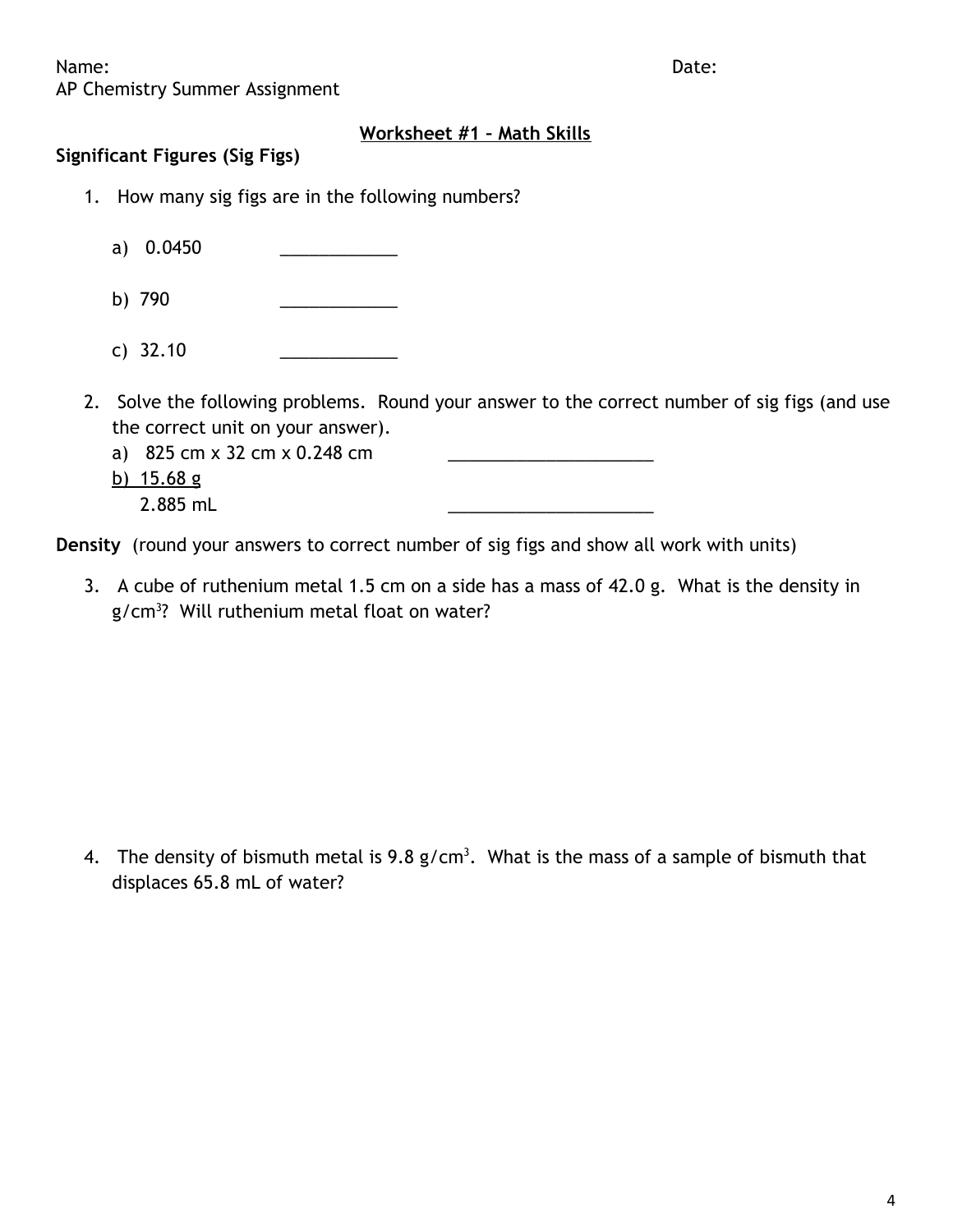**Conversions** (round answers correctly and show work with units)

- 5. Make the following conversions:
	- a) 16.2 m to km
	- b) 5.44 nL to mL
	- c) 45.7 mL/s to kL/hr

## **Reactions**

6. Balance the following and equations and tell what type of reaction it is (synthesis, decomposition, single replacement, double replacement, or combustion)

| a) $KNO_3 \Box$ $KNO_2 + \Box O_2$                                                                                                                | $Type: \_\_$      |
|---------------------------------------------------------------------------------------------------------------------------------------------------|-------------------|
| b) ___ AgNO <sub>3</sub> + ___ K <sub>2</sub> SO <sub>4</sub> $\Box$ ___ Ag <sub>2</sub> SO <sub>4</sub> + ___ KNO <sub>3</sub>                   | Type: ___________ |
| c) ___ CH <sub>3</sub> NH <sub>2</sub> + ___ O <sub>2</sub> $\Box$ ___ CO <sub>2</sub> + ___H <sub>2</sub> O + ___ N <sub>2</sub> Type: _________ |                   |
| d) $\_\_$ N <sub>2</sub> O <sub>5</sub> + $\_\_$ H <sub>2</sub> O $\_\_$ ___HNO <sub>3</sub>                                                      | Type: ___________ |
| e) __ Na + __ Zn(NO <sub>3</sub> ) <sub>2</sub> $\Box$ __ Zn + __ NaNO <sub>3</sub>                                                               | Type: ___________ |

7. What are diatomic molecules? List the 7.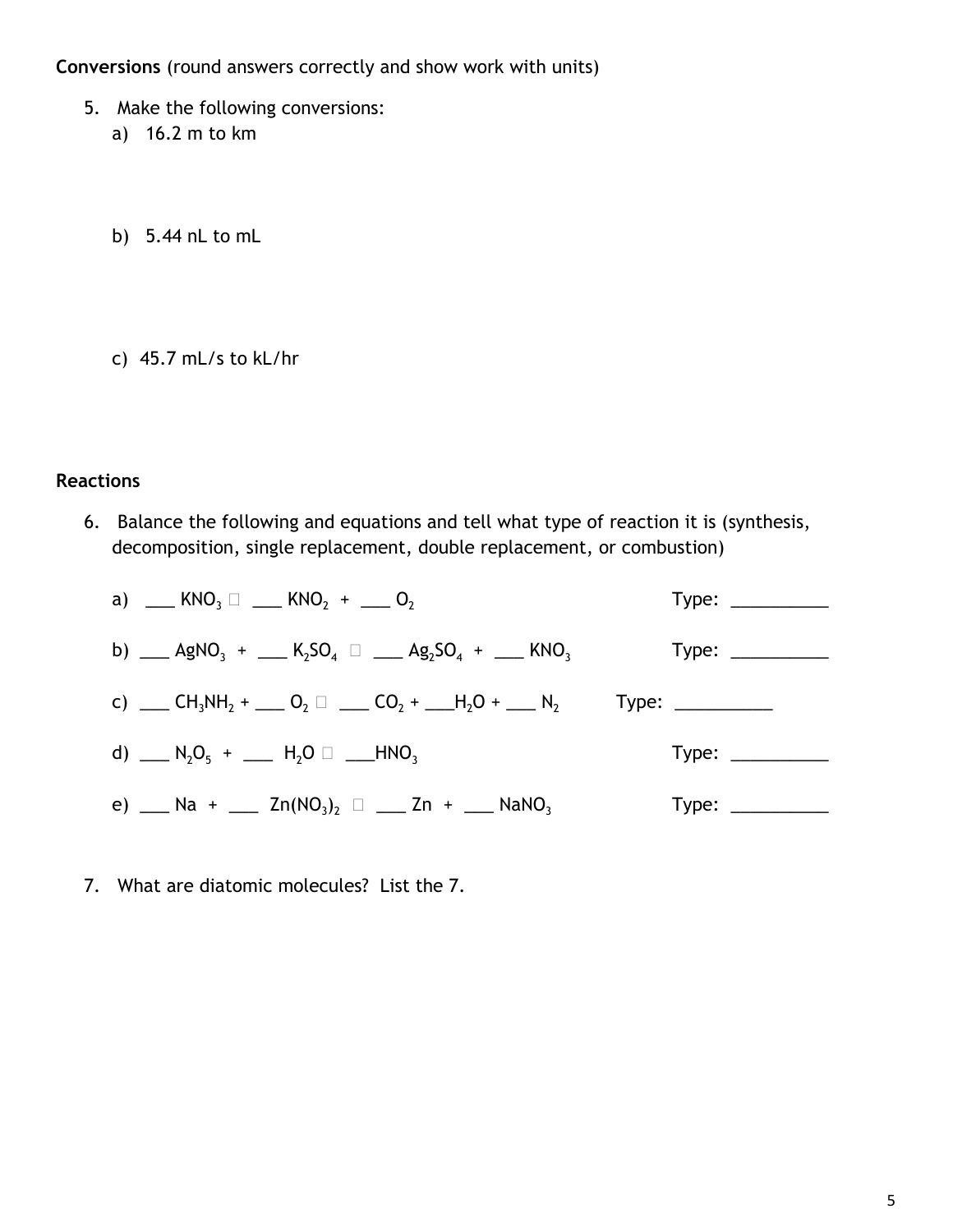#### **Average Atomic Mass**

8. Magnesium consists of 3 naturally occurring isotopes with the masses 23.98504, 24.98584, and 25.98259 amu. The relative abundances of these three isotopes are 78.70%, 10.13 %, and 11.17% respectively. Calculate the average atomic mass.

## **Percent Composition**

9. Calculate the percent composition of  $C_{12}H_{22}O_{11}$  (sugar). (Give Percent of each element.) Show all work.

# **Moles**

- 10. Calculate the number of moles of the following: (SHOW WORK)
	- a) 42.8 g of  $KNO<sub>3</sub>$

b) 155.7 L of CO $_2$  at STP

c)  $9.25 \times 10^{26}$  molecules of CaCl $_2$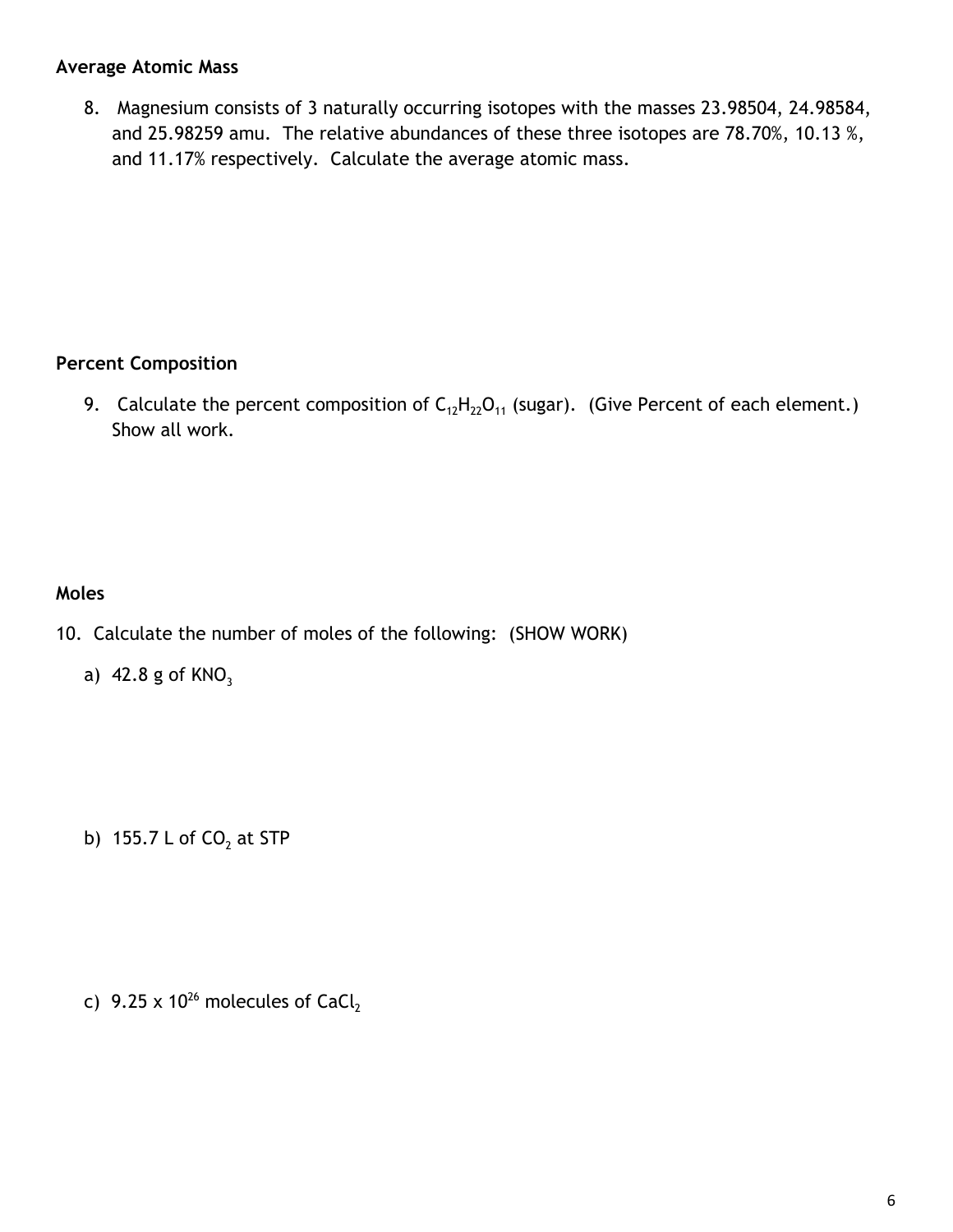## **Stoichiometry**

11. Using the following equation:

2 NaOH + H<sub>2</sub>SO<sub>4</sub> 
$$
\square
$$
 2 H<sub>2</sub>O + Na<sub>2</sub>SO<sub>4</sub>

How many grams of sodium sulfate will be formed if you start with 200 grams of sodium hydroxide and you have an excess of sulfuric acid?

12. Using the following equation:

 $Pb(SO_4)_2 + 4$  LiNO<sub>3</sub>  $\Box$   $Pb(NO_3)_4 + 2$  Li<sub>2</sub>SO<sub>4</sub>

How many grams of lithium nitrate will be needed to make 250 grams of lithium sulfate, assuming that you have an adequate amount of lead (IV) sulfate to do the reaction?

13. Using the following equation:  $Fe<sub>2</sub>O<sub>3</sub> + 3 H<sub>2</sub> \square 2 Fe + 3 H<sub>2</sub>O$ 

Calculate how many grams of iron can be made from 16.5 grams of Fe<sub>2</sub>O<sub>3</sub>.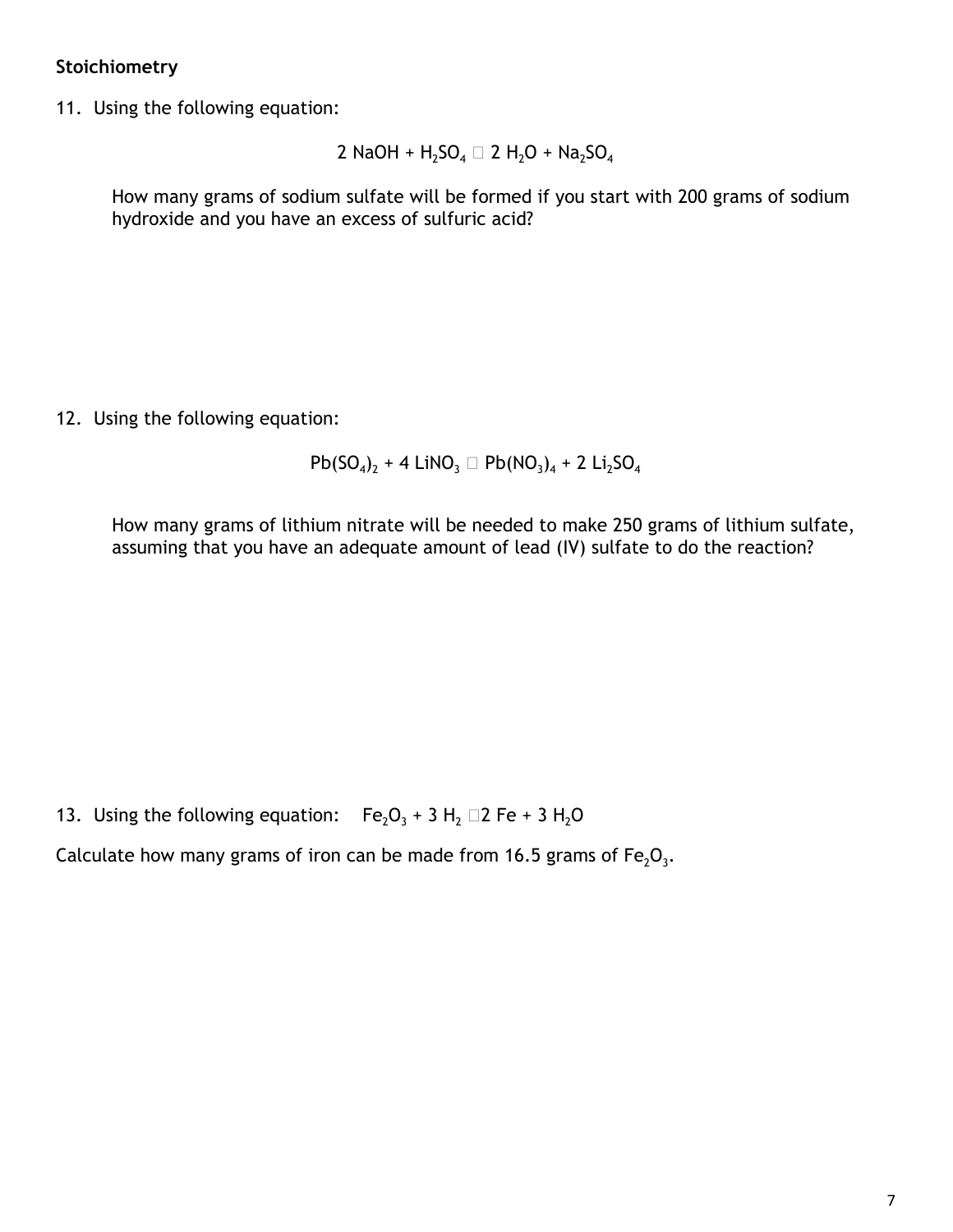## **Limiting Reactant & Percent Yield**

1. Determine the grams of sodium chloride produced when 10.0 g of sodium react with 10.0 g of chlorine gas according to the equation:  $2$  Na  $+$  Cl $_2$   $\Box$   $2$  NaCl

2. Determine the mass of lithium hydroxide produced when 50.0g of lithium are reacted with 45.0g of water according to the equation: 2 Li + 2 H<sub>2</sub>O  $\Box$  2 LiOH + H<sub>2</sub>

3. Determine the percent yield of water produced when 68.3 g of hydrogen reacts with 85.4g of oxygen and 86.4g of water are collected. +  $O_2$   $\Box$  2 H<sub>2</sub>O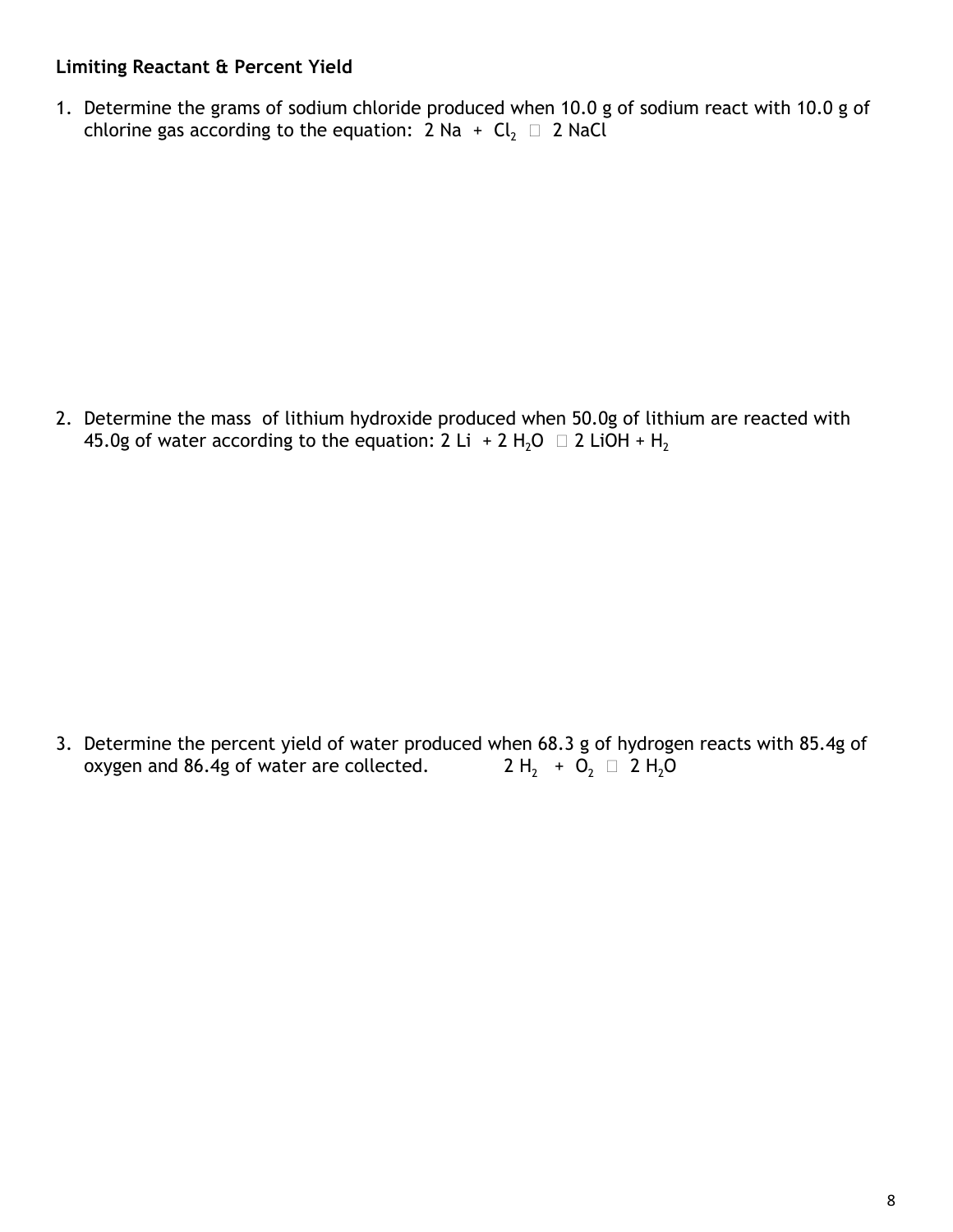## **Worksheet #2: Practice Naming Compounds**

- 1. Provide names for the following ionic compounds:
	- a.  $AlF<sub>3</sub>$
	- b. Fe(OH)<sub>2</sub>
	- c.  $Cu(NO<sub>3</sub>)<sub>2</sub>$
	- d. Ba $\left(\mathsf{ClO}_4\right)_2$
	- e.  $Li<sub>3</sub>PO<sub>4</sub>$
	- f.  $Hg<sub>2</sub>S$
	- g.  $Cr_2(CO_3)_3$
	- h.  $(\text{NH}_4)_2\text{SO}_4$
- 2. Write the chemical formulas for the following compounds:
	- a. Copper(I) oxide
	- b. Potassium peroxide
	- c. Iron(III) carbonate
	- d. Zinc nitrate
	- e. Sodium hypobromite
	- f. Aluminum hydroxide
- 3. Give the name or chemical formula for each of the following molecular substances:
	- a.  $SF<sub>6</sub>$
	- b.  $XeO<sub>3</sub>$
	- c. Dinitrogen tetroxide
	- d. Hydrogen cyanide
	- e.  $IF<sub>5</sub>$
	- f. Dihydrogen monoxide
	- g. Tetraphosphorous hexasulfide
- 4. Give the name or chemical formula for the following compounds:
	- a. Ammonium oxalate
	- b. Manganese(III) dichromate
	- c. Ti $(OH)_4$
	- d.  $\text{Ni}(\text{ClO}_2)_3$
	- e. Dinitrogen pentoxide
	- f. Aluminum oxide
	- g. Fe<sub>2</sub>S<sub>3</sub>